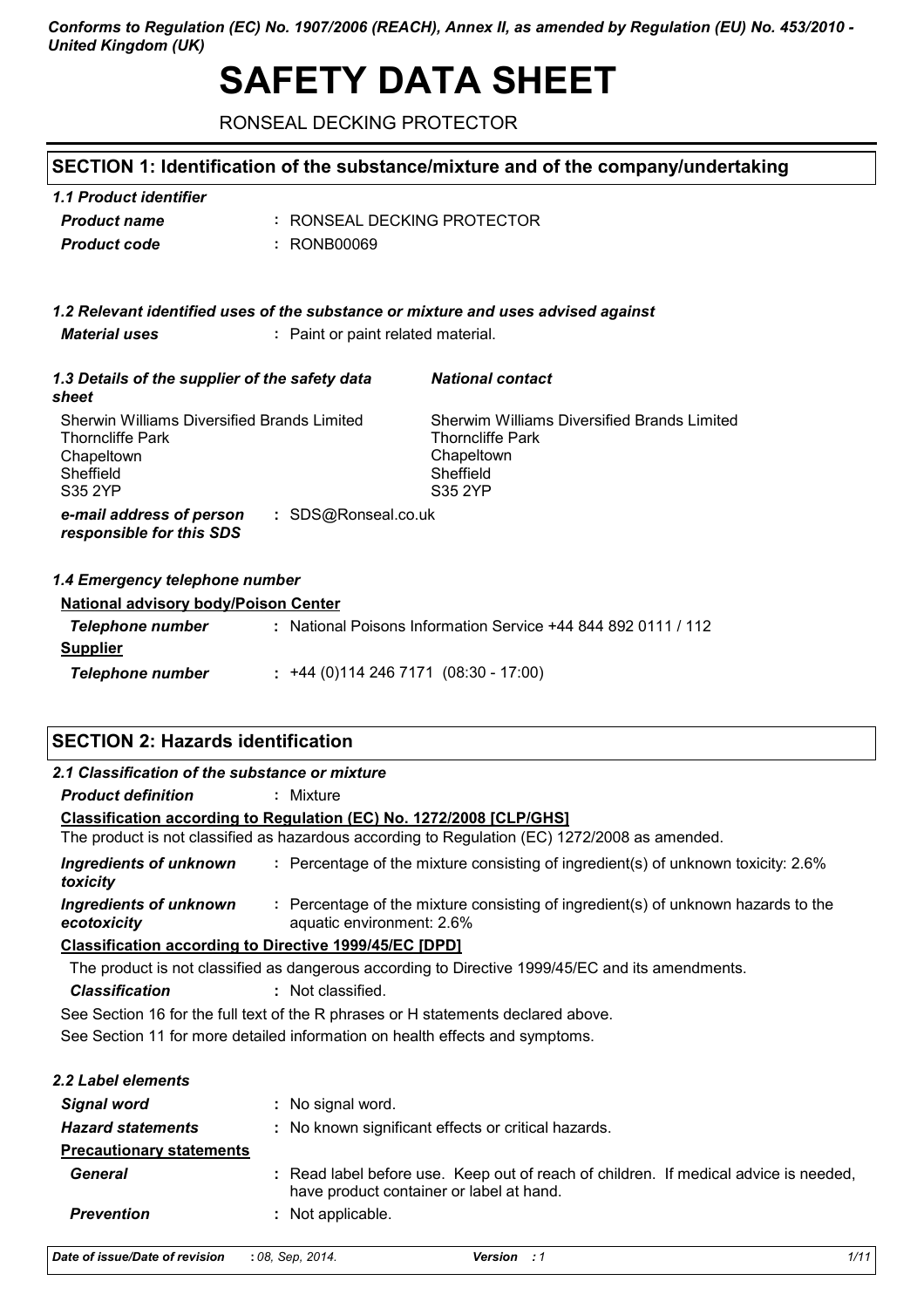| <b>Response</b>                                                                                                                                          | : Not applicable.                                                                                                                           |
|----------------------------------------------------------------------------------------------------------------------------------------------------------|---------------------------------------------------------------------------------------------------------------------------------------------|
| <b>Storage</b>                                                                                                                                           | : Not applicable.                                                                                                                           |
| <b>Disposal</b>                                                                                                                                          | : Not applicable.                                                                                                                           |
| <b>Supplemental label</b><br>elements                                                                                                                    | : Contains 2,2',2"-(hexahydro-1,3,5-triazine-1,3,5-triyl)triethanol and 1,<br>2-benzisothiazol-3(2H)-one. May produce an allergic reaction. |
| <b>Annex XVII - Restrictions</b><br>on the manufacture,<br>placing on the market and<br>use of certain dangerous<br>substances, mixtures and<br>articles | : Not applicable.                                                                                                                           |
| <b>Special packaging requirements</b>                                                                                                                    |                                                                                                                                             |
| <b>Containers to be fitted</b><br>with child-resistant<br>fastenings                                                                                     | : Not applicable.                                                                                                                           |
| <b>Tactile warning of danger : Not applicable.</b>                                                                                                       |                                                                                                                                             |
| 2.3 Other hazards                                                                                                                                        |                                                                                                                                             |
| Other hazards which do<br>not result in classification                                                                                                   | : None known.                                                                                                                               |

### **SECTION 3: Composition/information on ingredients**

#### *3.2 Mixture* **:**

There are no ingredients present which, within the current knowledge of the supplier and in the concentrations applicable, are classified as hazardous to health or the environment, are PBTs or vPvBs or have been assigned a workplace exposure limit and hence require reporting in this section.

#### **SECTION 4: First aid measures**

| 4.1 Description of first aid measures |                                                                                                                                                                                                             |
|---------------------------------------|-------------------------------------------------------------------------------------------------------------------------------------------------------------------------------------------------------------|
| General                               | : In all cases of doubt, or when symptoms persist, seek medical attention. Never give<br>anything by mouth to an unconscious person. If unconscious, place in recovery<br>position and seek medical advice. |
| Eye contact                           | : Check for and remove any contact lenses. Immediately flush eyes with running<br>water for at least 15 minutes, keeping eyelids open. Seek immediate medical<br>attention.                                 |
| <b>Inhalation</b>                     | : Remove to fresh air. Keep person warm and at rest. If not breathing, if breathing is<br>irregular or if respiratory arrest occurs, provide artificial respiration or oxygen by<br>trained personnel.      |
| <b>Skin contact</b>                   | : Remove contaminated clothing and shoes. Wash skin thoroughly with soap and<br>water or use recognized skin cleanser. Do NOT use solvents or thinners.                                                     |
| <b>Ingestion</b>                      | : If swallowed, seek medical advice immediately and show this container or label.<br>Keep person warm and at rest. Do NOT induce vomiting.                                                                  |
|                                       | If swallowed, rinse mouth with water (only if the person is conscious). Get<br>immediate medical attention.                                                                                                 |
| <b>Protection of first-aiders</b>     | : No action shall be taken involving any personal risk or without suitable training.                                                                                                                        |
|                                       |                                                                                                                                                                                                             |

#### *4.2 Most important symptoms and effects, both acute and delayed*

There are no data available on the mixture itself. The mixture has been assessed following the conventional method of the Dangerous Preparations Directive 1999/45/EC and classified for toxicological hazards accordingly. See Sections 2 and 3 for details.

Exposure to component solvent vapor concentrations in excess of the stated occupational exposure limit may result in adverse health effects such as mucous membrane and respiratory system irritation and adverse effects on the kidneys, liver and central nervous system. Symptoms and signs include headache, dizziness, fatigue, muscular weakness, drowsiness and, in extreme cases, loss of consciousness.

Solvents may cause some of the above effects by absorption through the skin. Repeated or prolonged contact with

*Date of issue/Date of revision* **:** *08, Sep, 2014. Version : 1 2/11*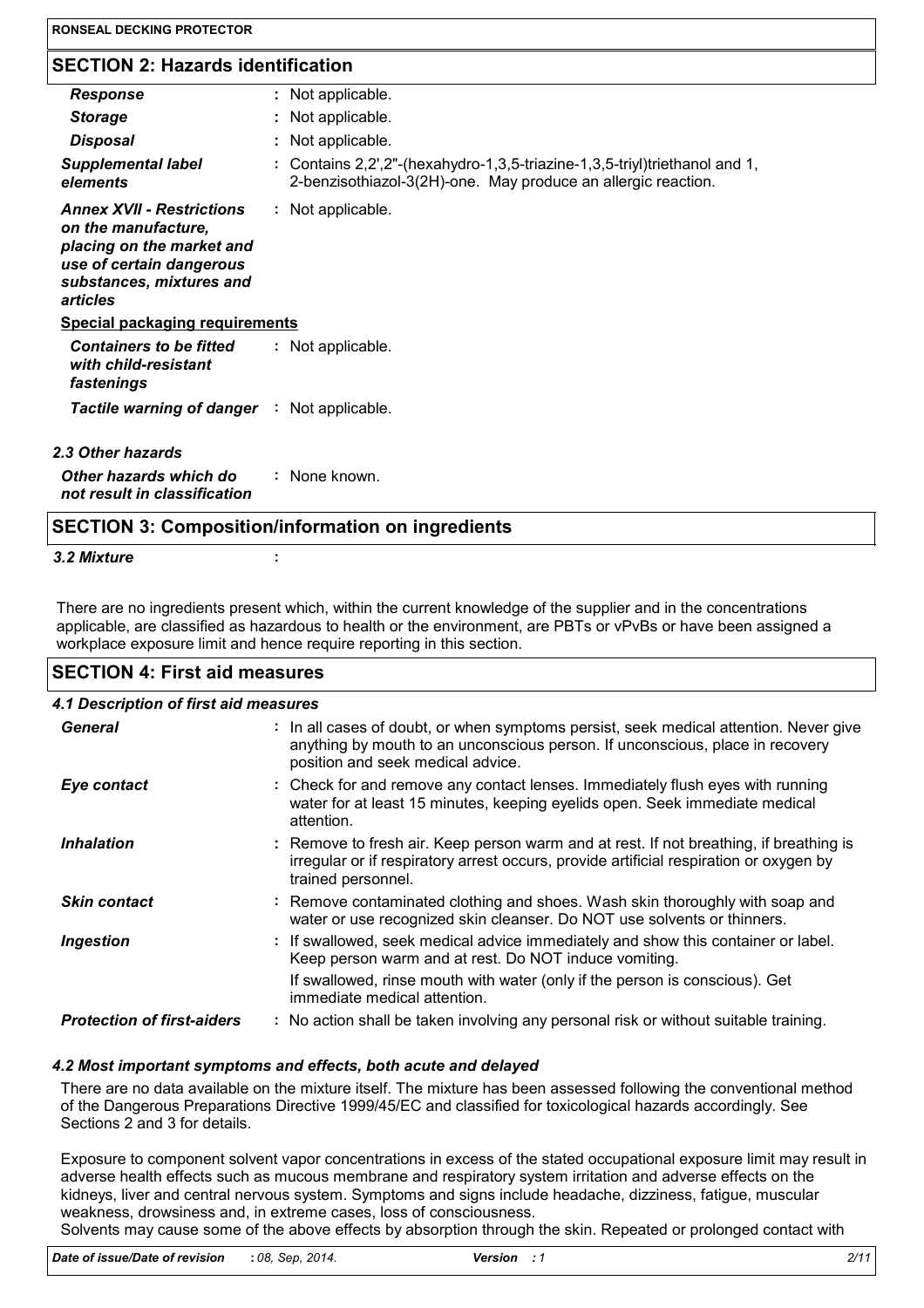### **SECTION 4: First aid measures**

the mixture may cause removal of natural fat from the skin, resulting in non-allergic contact dermatitis and absorption through the skin.

If splashed in the eyes, the liquid may cause irritation and reversible damage.

This takes into account, where known, delayed and immediate effects and also chronic effects of components from short-term and long-term exposure by oral, inhalation and dermal routes of exposure and eye contact.

#### *4.3 Indication of any immediate medical attention and special treatment needed*

| <b>Notes to physician</b>  | : Treat symptomatically. Contact poison treatment specialist immediately if large<br>quantities have been ingested or inhaled. |
|----------------------------|--------------------------------------------------------------------------------------------------------------------------------|
| <b>Specific treatments</b> | No specific treatment.                                                                                                         |

See toxicological information (Section 11)

| <b>SECTION 5: Firefighting measures</b> |                                                                 |
|-----------------------------------------|-----------------------------------------------------------------|
| 5.1 Extinguishing media                 |                                                                 |
| <b>Suitable extinguishing</b><br>media  | : Recommended: alcohol-resistant foam, carbon dioxide, powders. |
| Unsuitable extinguishing<br>media       | : Do not use water jet.                                         |

#### *5.2 Special hazards arising from the substance or mixture*

| <b>Hazards from the</b>           | : Fire will produce dense black smoke. Exposure to decomposition products may                           |
|-----------------------------------|---------------------------------------------------------------------------------------------------------|
| substance or mixture              | cause a health hazard.                                                                                  |
|                                   | : Fire will produce dense black smoke. Exposure to decomposition products may<br>cause a health hazard. |
| <b>Hazardous thermal</b>          | : Decomposition products may include the following materials: carbon monoxide,                          |
| decomposition products            | carbon dioxide, smoke, oxides of nitrogen.                                                              |
|                                   | Appropriate breathing apparatus may be required.                                                        |
| 5.3 Advice for firefighters       |                                                                                                         |
| <b>Special protective actions</b> | : Cool closed containers exposed to fire with water. Do not release runoff from fire to                 |
| for fire-fighters                 | drains or watercourses.                                                                                 |
| <b>Special protective</b>         | : Fire-fighters should wear positive pressure self-contained breathing apparatus                        |
| equipment for fire-fighters       | (SCBA) and full turnout gear.                                                                           |

#### **SECTION 6: Accidental release measures**

Due to the organic solvents content of the mixture:

#### *6.1 Personal precautions, protective equipment and emergency procedures*

| For non-emergency<br>personnel                                  | : Exclude sources of ignition and ventilate the area. Avoid breathing vapor or mist.<br>Refer to protective measures listed in sections 7 and 8.                                                                                                                                   |
|-----------------------------------------------------------------|------------------------------------------------------------------------------------------------------------------------------------------------------------------------------------------------------------------------------------------------------------------------------------|
| For emergency responders                                        | : Keep unnecessary and unprotected personnel from entering.<br>If specialised clothing is required to deal with the spillage, take note of any<br>information in Section 8 on suitable and unsuitable materials. See also the<br>information in "For non-emergency personnel".     |
| <b>6.2 Environmental</b><br>precautions                         | : Do not allow to enter drains or watercourses. If the product contaminates lakes,<br>rivers, or sewers, inform the appropriate authorities in accordance with local<br>regulations.                                                                                               |
| 6.3 Methods and materials<br>for containment and<br>cleaning up | : Contain and collect spillage with non-combustible, absorbent material e.g. sand,<br>earth, vermiculite or diatomaceous earth and place in container for disposal<br>according to local regulations (see Section 13). Preferably clean with a detergent.<br>Avoid using solvents. |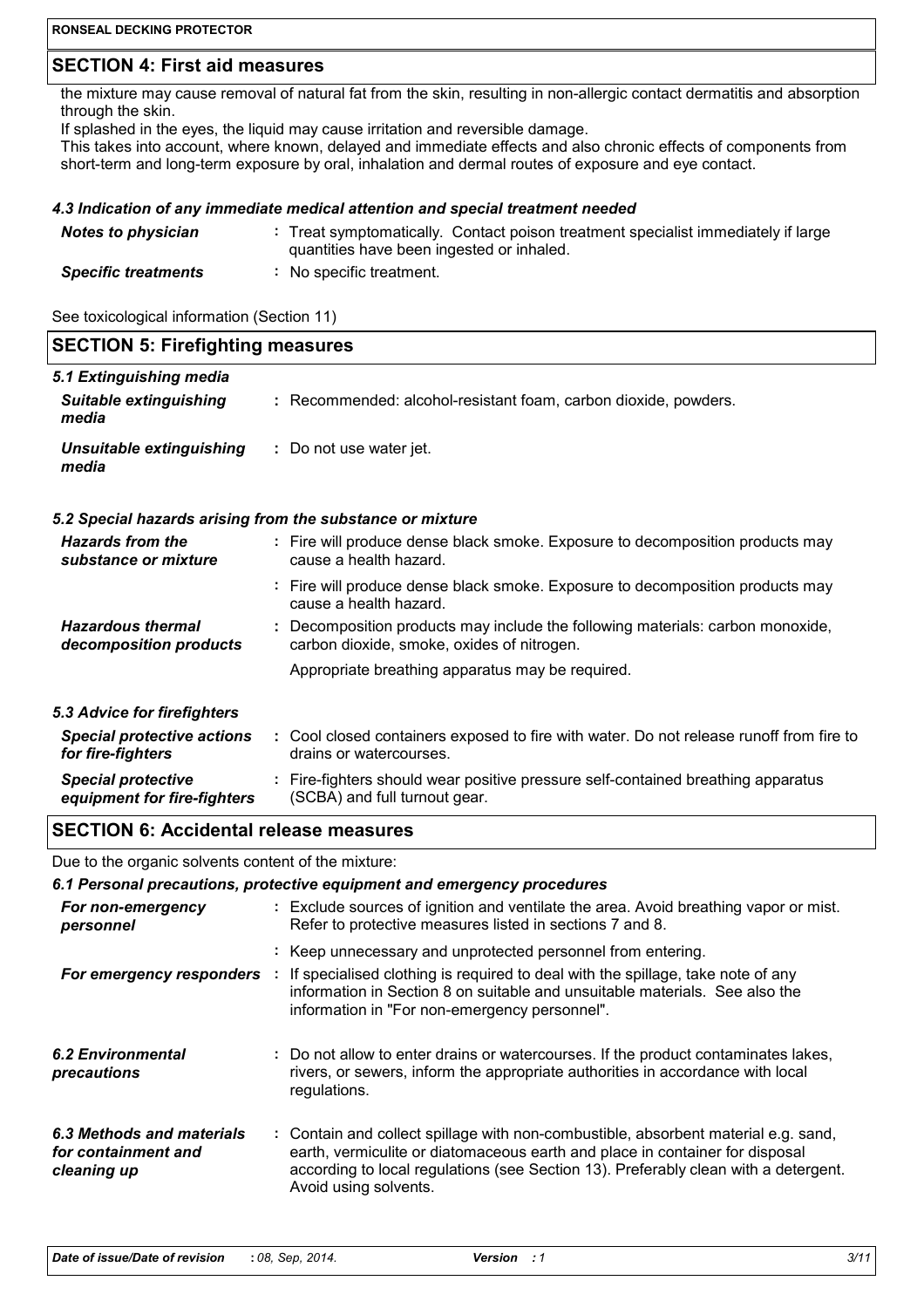| <b>RONSEAL DECKING PROTECTOR</b>                                       |                                                                                                                                                                                                                                                                                                                                                                                                                                                                                                                                                                                                                                                                                                                                                                                                                                                                                                                                                                                                                                                                                                                                                                                                                      |
|------------------------------------------------------------------------|----------------------------------------------------------------------------------------------------------------------------------------------------------------------------------------------------------------------------------------------------------------------------------------------------------------------------------------------------------------------------------------------------------------------------------------------------------------------------------------------------------------------------------------------------------------------------------------------------------------------------------------------------------------------------------------------------------------------------------------------------------------------------------------------------------------------------------------------------------------------------------------------------------------------------------------------------------------------------------------------------------------------------------------------------------------------------------------------------------------------------------------------------------------------------------------------------------------------|
| <b>SECTION 6: Accidental release measures</b>                          |                                                                                                                                                                                                                                                                                                                                                                                                                                                                                                                                                                                                                                                                                                                                                                                                                                                                                                                                                                                                                                                                                                                                                                                                                      |
| 6.4 Reference to other<br>sections                                     | : See Section 1 for emergency contact information.<br>See Section 8 for information on appropriate personal protective equipment.<br>See Section 13 for additional waste treatment information.                                                                                                                                                                                                                                                                                                                                                                                                                                                                                                                                                                                                                                                                                                                                                                                                                                                                                                                                                                                                                      |
| <b>SECTION 7: Handling and storage</b>                                 |                                                                                                                                                                                                                                                                                                                                                                                                                                                                                                                                                                                                                                                                                                                                                                                                                                                                                                                                                                                                                                                                                                                                                                                                                      |
|                                                                        | The information in this section contains generic advice and guidance. The list of Identified Uses in Section 1 should be<br>consulted for any available use-specific information provided in the Exposure Scenario(s).                                                                                                                                                                                                                                                                                                                                                                                                                                                                                                                                                                                                                                                                                                                                                                                                                                                                                                                                                                                               |
| <b>7.1 Precautions for safe</b><br>handling                            | : Due to the organic solvents content of the mixture:                                                                                                                                                                                                                                                                                                                                                                                                                                                                                                                                                                                                                                                                                                                                                                                                                                                                                                                                                                                                                                                                                                                                                                |
|                                                                        | Prevent the creation of flammable or explosive concentrations of vapors in air and<br>avoid vapor concentrations higher than the occupational exposure limits.<br>In addition, the product should only be used in areas from which all naked lights and<br>other sources of ignition have been excluded. Electrical equipment should be<br>protected to the appropriate standard.<br>Keep away from heat, sparks and flame. No sparking tools should be used.<br>Avoid contact with skin and eyes. Avoid the inhalation of dust, particulates, spray or<br>mist arising from the application of this mixture. Avoid inhalation of dust from<br>sanding.<br>Eating, drinking and smoking should be prohibited in areas where this material is<br>handled, stored and processed.<br>Put on appropriate personal protective equipment (see Section 8).<br>Never use pressure to empty. Container is not a pressure vessel.<br>Always keep in containers made from the same material as the original one.<br>Comply with the health and safety at work laws.<br>Information on fire and explosion protection<br>Vapors are heavier than air and may spread along floors. Vapors may form<br>explosive mixtures with air. |
| 7.2 Conditions for safe<br>storage, including any<br>incompatibilities | : Store in accordance with local regulations.<br>Notes on joint storage<br>Keep away from: oxidizing agents, strong alkalis, strong acids.<br>Additional information on storage conditions<br>Observe label precautions. Store in a dry, cool and well-ventilated area. Keep away<br>from heat and direct sunlight.<br>Keep container tightly closed.<br>Keep away from sources of ignition. No smoking. Prevent unauthorized access.<br>Containers that have been opened must be carefully resealed and kept upright to<br>prevent leakage.<br>Contaminated absorbent material may pose the same hazard as the spilled product.<br>Store above $5^{\circ}C$ (42 $^{\circ}F$ ) Protect from frost.<br>Protect from frost.                                                                                                                                                                                                                                                                                                                                                                                                                                                                                            |
| 7.3 Specific end use(s)                                                |                                                                                                                                                                                                                                                                                                                                                                                                                                                                                                                                                                                                                                                                                                                                                                                                                                                                                                                                                                                                                                                                                                                                                                                                                      |
| <b>Recommendations</b>                                                 | : Not available.                                                                                                                                                                                                                                                                                                                                                                                                                                                                                                                                                                                                                                                                                                                                                                                                                                                                                                                                                                                                                                                                                                                                                                                                     |

*Industrial sector specific* **:** : Not available.

# *solutions*

Good housekeeping standards, regular safe removal of waste materials will minimise the risks of spontaneous combustion and other fire hazards.

*Before use of this material please refer to the Exposure Scenario(s) if attached for the specific end use, control measures and additional PPE considerations.*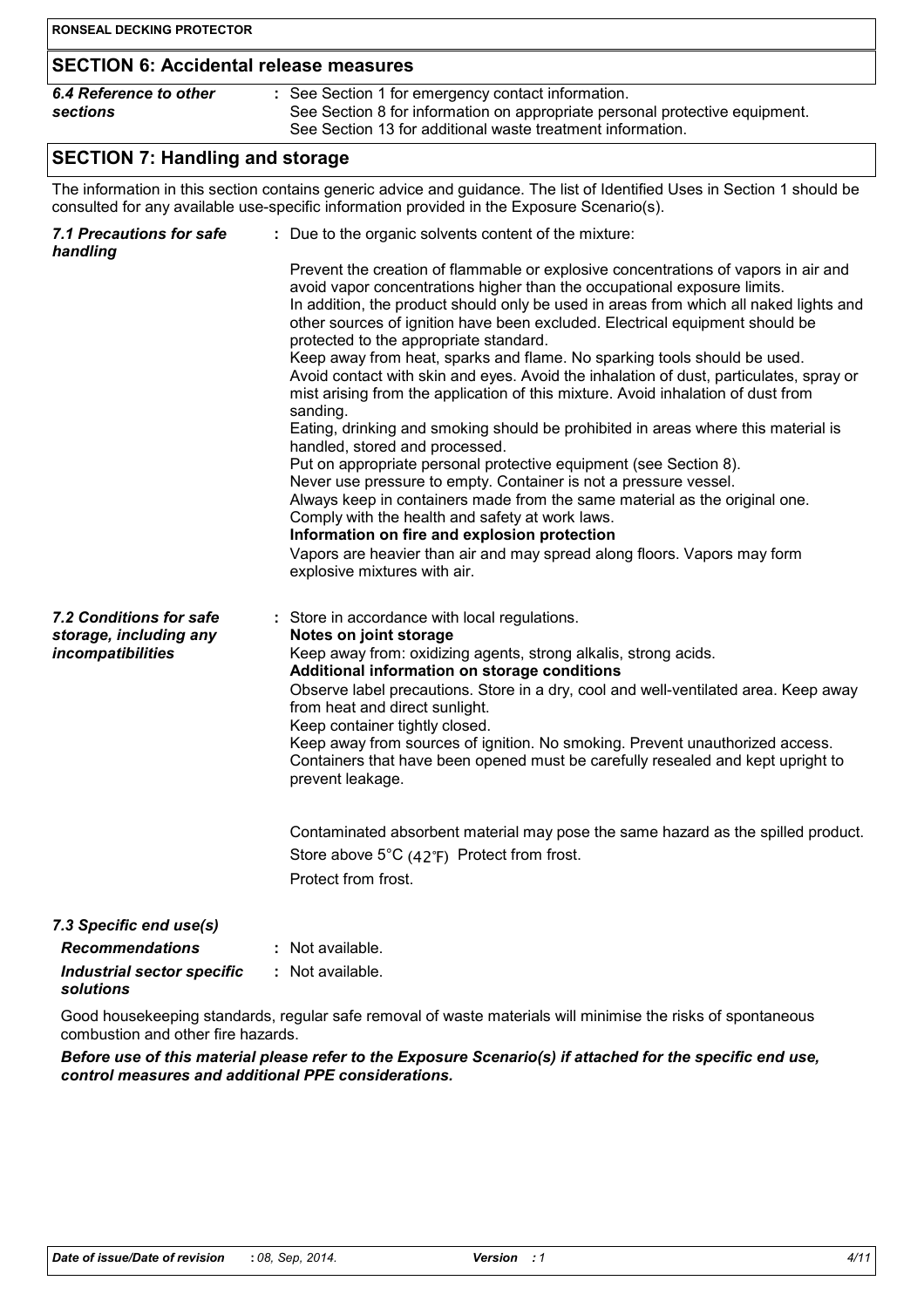# **SECTION 8: Exposure controls/personal protection**

The information in this section contains generic advice and guidance. The list of Identified Uses in Section 1 should be consulted for any available use-specific information provided in the Exposure Scenario(s).

#### *8.1 Control parameters*

#### **Occupational exposure limits**

No exposure limit value known.

| <b>Recommended monitoring</b><br>procedures | : If this product contains ingredients with exposure limits, personal, workplace<br>atmosphere or biological monitoring may be required to determine the effectiveness<br>of the ventilation or other control measures and/or the necessity to use respiratory<br>protective equipment. Reference should be made to monitoring standards, such as<br>the following: European Standard EN 689 (Workplace atmospheres - Guidance for<br>the assessment of exposure by inhalation to chemical agents for comparison with<br>limit values and measurement strategy) European Standard EN 14042 (Workplace<br>atmospheres - Guide for the application and use of procedures for the assessment<br>of exposure to chemical and biological agents) European Standard EN 482<br>(Workplace atmospheres - General requirements for the performance of procedures<br>for the measurement of chemical agents) Reference to national guidance<br>documents for methods for the determination of hazardous substances will also be<br>required. |
|---------------------------------------------|------------------------------------------------------------------------------------------------------------------------------------------------------------------------------------------------------------------------------------------------------------------------------------------------------------------------------------------------------------------------------------------------------------------------------------------------------------------------------------------------------------------------------------------------------------------------------------------------------------------------------------------------------------------------------------------------------------------------------------------------------------------------------------------------------------------------------------------------------------------------------------------------------------------------------------------------------------------------------------------------------------------------------------|
|---------------------------------------------|------------------------------------------------------------------------------------------------------------------------------------------------------------------------------------------------------------------------------------------------------------------------------------------------------------------------------------------------------------------------------------------------------------------------------------------------------------------------------------------------------------------------------------------------------------------------------------------------------------------------------------------------------------------------------------------------------------------------------------------------------------------------------------------------------------------------------------------------------------------------------------------------------------------------------------------------------------------------------------------------------------------------------------|

#### **DNELs/DMELs**

No DNELs/DMELs available.

#### **PNECs**

No PNECs available.

| 8.2 Exposure controls                      |                                                                                                                                                                                                                                                                                                                                                                                                                                                                              |
|--------------------------------------------|------------------------------------------------------------------------------------------------------------------------------------------------------------------------------------------------------------------------------------------------------------------------------------------------------------------------------------------------------------------------------------------------------------------------------------------------------------------------------|
| <b>Appropriate engineering</b><br>controls | : Provide adequate ventilation. Where reasonably practicable, this should be<br>achieved by the use of local exhaust ventilation and good general extraction. If<br>these are not sufficient to maintain concentrations of particulates and solvent vapors<br>below the OEL, suitable respiratory protection must be worn.                                                                                                                                                   |
|                                            | : Users are advised to consider national Occupational Exposure Limits or other<br>equivalent values.                                                                                                                                                                                                                                                                                                                                                                         |
| <b>Individual protection measures</b>      |                                                                                                                                                                                                                                                                                                                                                                                                                                                                              |
| <b>Hygiene measures</b>                    | : Wash hands, forearms and face thoroughly after handling chemical products, before<br>eating, smoking and using the lavatory and at the end of the working period.<br>Appropriate techniques should be used to remove potentially contaminated clothing.<br>Wash contaminated clothing before reusing. Ensure that eyewash stations and<br>safety showers are close to the workstation location.                                                                            |
| <b>Eye/face protection</b>                 | : Use safety eyewear designed to protect against splash of liquids.                                                                                                                                                                                                                                                                                                                                                                                                          |
| <b>Skin protection</b>                     |                                                                                                                                                                                                                                                                                                                                                                                                                                                                              |
| <b>Hand protection</b>                     | : Wear suitable gloves tested to EN374.                                                                                                                                                                                                                                                                                                                                                                                                                                      |
| <b>Gloves</b>                              | : Short Term Exposure less than 10 minutes Continuous use Nitrile gloves.                                                                                                                                                                                                                                                                                                                                                                                                    |
|                                            | Long Term Exposure Spill / For prolonged or repeated handling, use PE / PE<br>Laminate gloves > 8 hours (breakthrough time).                                                                                                                                                                                                                                                                                                                                                 |
|                                            | There is no one glove material or combination of materials that will give unlimited<br>resistance to any individual or combination of chemicals.<br>The breakthrough time must be greater than the end use time of the product.<br>The instructions and information provided by the glove manufacturer on use,<br>storage, maintenance and replacement must be followed.<br>Gloves should be replaced regularly and if there is any sign of damage to the glove<br>material. |
|                                            | Always ensure that gloves are free from defects and that they are stored and used<br>correctly.<br>The performance or effectiveness of the glove may be reduced by physical/chemical<br>damage and poor maintenance.<br>Barrier creams may help to protect the exposed areas of the skin but should not be<br>applied once exposure has occurred.                                                                                                                            |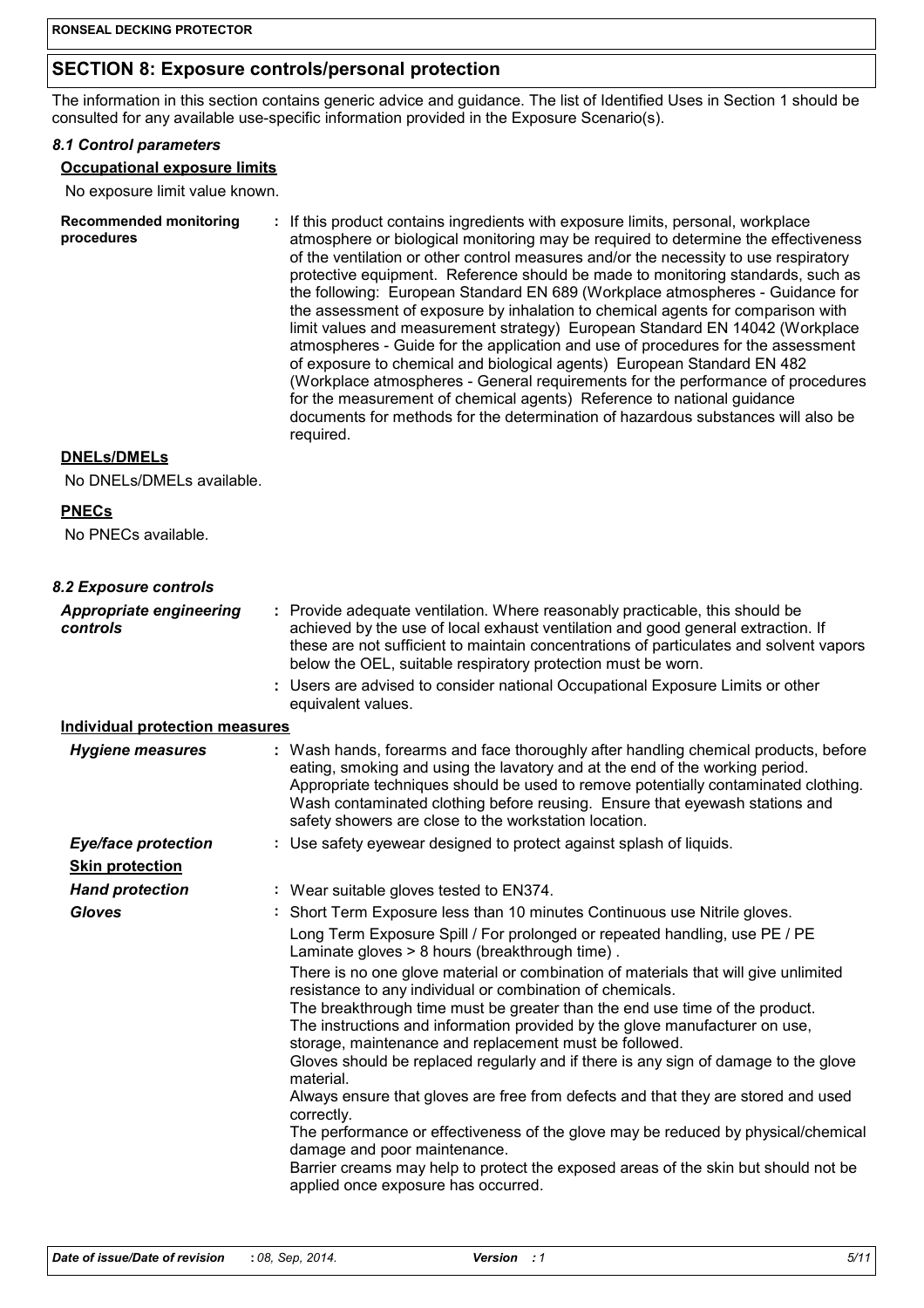# **SECTION 8: Exposure controls/personal protection**

|                                           | The user must check that the final choice of type of glove selected for handling this<br>product is the most appropriate and takes into account the particular conditions of<br>use, as included in the user's risk assessment. |
|-------------------------------------------|---------------------------------------------------------------------------------------------------------------------------------------------------------------------------------------------------------------------------------|
| <b>Body protection</b>                    | : Personnel should wear protective clothing.                                                                                                                                                                                    |
|                                           | : Personal protective equipment for the body should be selected based on the task<br>being performed and the risks involved and should be approved by a specialist<br>before handling this product.                             |
| <b>Other skin protection</b>              | : Appropriate footwear and any additional skin protection measures should be<br>selected based on the task being performed and the risks involved and should be<br>approved by a specialist before handling this product.       |
| <b>Respiratory protection</b>             | : Approved/certified respirator with organic vapor cartridge. Filter type: A2P2<br>(EN14387).                                                                                                                                   |
| <b>Environmental exposure</b><br>controls | : Do not allow to enter drains or watercourses.                                                                                                                                                                                 |

*Before use of this material please refer to the Exposure Scenario(s) if attached for the specific end use, control measures and additional PPE considerations.*

# **SECTION 9: Physical and chemical properties**

| 9.1 Information on basic physical and chemical properties               |                                                                                   |  |
|-------------------------------------------------------------------------|-----------------------------------------------------------------------------------|--|
| Appearance                                                              |                                                                                   |  |
| <b>Physical state</b>                                                   | : Liquid.                                                                         |  |
| Color                                                                   | : Various                                                                         |  |
| <b>Odor</b>                                                             | Mild.                                                                             |  |
| <b>Odor threshold</b>                                                   | Not Available (Not Tested).                                                       |  |
| рH                                                                      | Not Available (Not Tested).                                                       |  |
| <b>Melting point/freezing point</b>                                     | Not Available (Not Tested).                                                       |  |
| Initial boiling point and<br>boiling range                              | Not Available (Not Tested).                                                       |  |
| <b>Flash point</b>                                                      | : Closed cup: Not applicable.                                                     |  |
| <b>Evaporation rate</b>                                                 | Slower than Ether Phase                                                           |  |
| <b>Flammability (solid, gas)</b>                                        | Not Available (Not Tested).                                                       |  |
| <b>Burning time</b>                                                     | Not Available (Not Tested).                                                       |  |
| <b>Burning rate</b>                                                     | Not Available (Not Tested).                                                       |  |
| <b>Upper/lower flammability or</b><br>explosive limits                  | : Testing not technically possible.                                               |  |
| Vapor pressure                                                          | : Testing not technically possible.                                               |  |
| <b>Vapor density</b>                                                    | Testing not technically possible.                                                 |  |
| <b>Relative density</b>                                                 | Not Available (Not Tested).                                                       |  |
| Solubility(ies)                                                         | Not Available (Not Tested).                                                       |  |
| Solubility in water                                                     | : Not Available (Not Tested).                                                     |  |
| Partition coefficient: n-octanol/: Not Available (Not Tested).<br>water |                                                                                   |  |
| <b>Auto-ignition temperature</b>                                        | : Not Available (Not Tested).                                                     |  |
| <b>Decomposition temperature</b>                                        | Not Available (Not Tested).                                                       |  |
| <b>Viscosity</b>                                                        | Not Available (Not Tested).                                                       |  |
| <b>Explosive properties</b>                                             | Not Available (Not Tested).                                                       |  |
| <b>Oxidizing properties</b>                                             | : Under normal conditions of storage and use, hazardous reactions will not occur. |  |
|                                                                         |                                                                                   |  |

#### *9.2 Other information*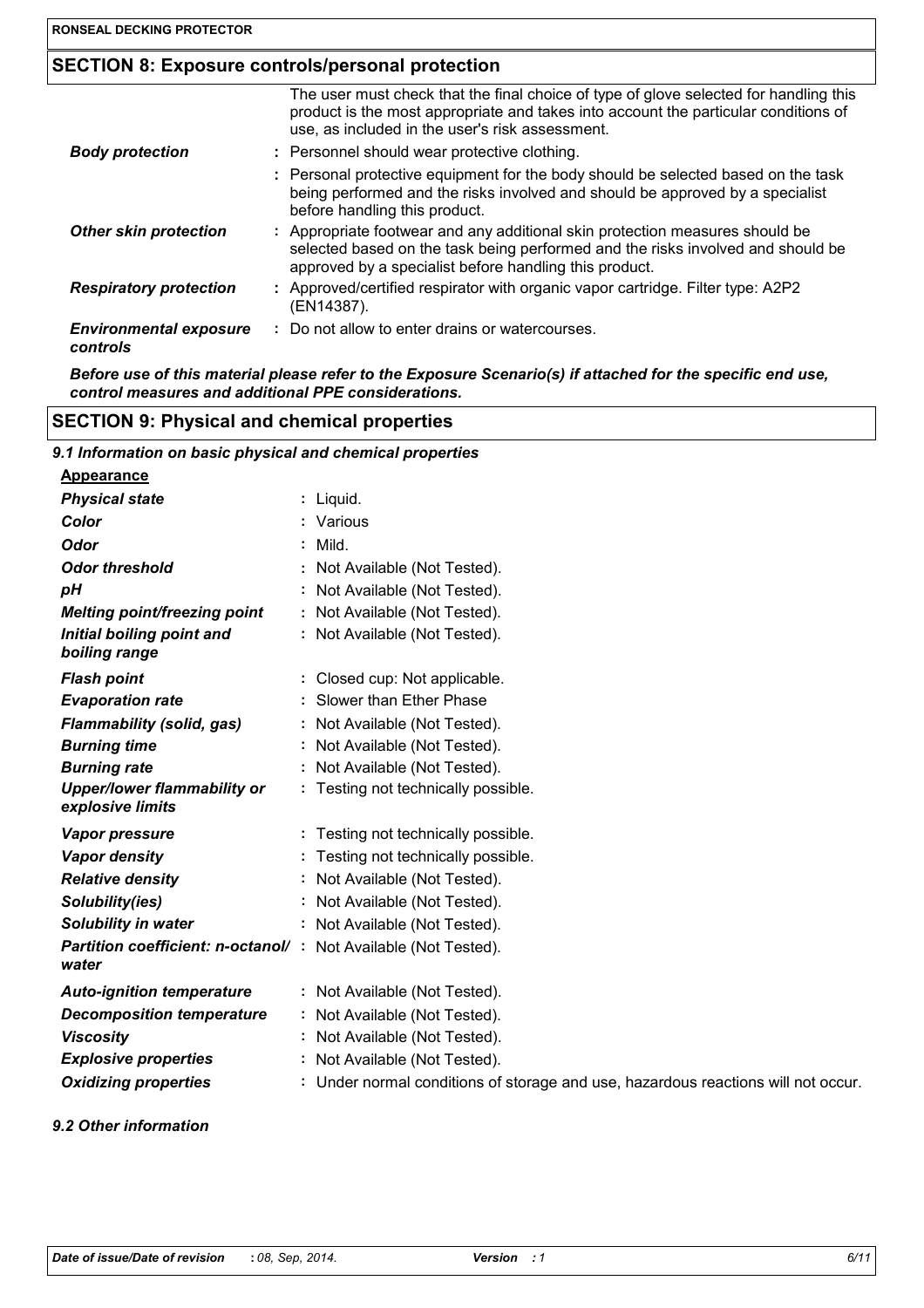| <b>RONSEAL DECKING PROTECTOR</b>            |                                                                                                                                     |
|---------------------------------------------|-------------------------------------------------------------------------------------------------------------------------------------|
|                                             |                                                                                                                                     |
| <b>SECTION 10: Stability and reactivity</b> |                                                                                                                                     |
| 10.1 Reactivity                             | : No specific test data related to reactivity available for this product or its ingredients.                                        |
| <b>10.2 Chemical stability</b>              | : Stable under recommended storage and handling conditions (see Section 7).                                                         |
| 10.3 Possibility of<br>hazardous reactions  | : Under normal conditions of storage and use, hazardous reactions will not occur.                                                   |
| 10.4 Conditions to avoid                    | : When exposed to high temperatures may produce hazardous decomposition<br>products.                                                |
| 10.5 Incompatible materials                 | : Keep away from the following materials to prevent strong exothermic reactions:<br>oxidizing agents, strong alkalis, strong acids. |
| 10.6 Hazardous<br>decomposition products    | : Under normal conditions of storage and use, hazardous decomposition products<br>should not be produced.                           |
|                                             | Bafaille Baallain 7. HANDLING AND CTOBAOF and Baallain B. FVBOOUDE CONTROL CIRERCONAL                                               |

*Refer to Section 7: HANDLING AND STORAGE and Section 8: EXPOSURE CONTROLS/PERSONAL PROTECTION for additional handling information and protection of employees.*

# **SECTION 11: Toxicological information**

#### *11.1 Information on toxicological effects*

There are no data available on the mixture itself. The mixture has been assessed following the conventional method of the Dangerous Preparations Directive 1999/45/EC and classified for toxicological hazards accordingly. See Sections 2 and 3 for details.

Exposure to component solvent vapor concentrations in excess of the stated occupational exposure limit may result in adverse health effects such as mucous membrane and respiratory system irritation and adverse effects on the kidneys, liver and central nervous system. Symptoms and signs include headache, dizziness, fatigue, muscular weakness, drowsiness and, in extreme cases, loss of consciousness.

Solvents may cause some of the above effects by absorption through the skin. Repeated or prolonged contact with the mixture may cause removal of natural fat from the skin, resulting in non-allergic contact dermatitis and absorption through the skin.

If splashed in the eyes, the liquid may cause irritation and reversible damage.

This takes into account, where known, delayed and immediate effects and also chronic effects of components from short-term and long-term exposure by oral, inhalation and dermal routes of exposure and eye contact.

#### **Acute toxicity**

| <b>Product/ingredient name</b> | Result | Species | Dose | Exposure |
|--------------------------------|--------|---------|------|----------|
| No data available              |        |         |      |          |

#### **Acute toxicity estimates**

No data available

#### **Irritation/Corrosion**

No data available

### **Sensitization**

No data available

#### **Mutagenicity**

No data available

#### **Carcinogenicity**

No data available

#### **Reproductive toxicity**

No data available

#### **Teratogenicity**

No data available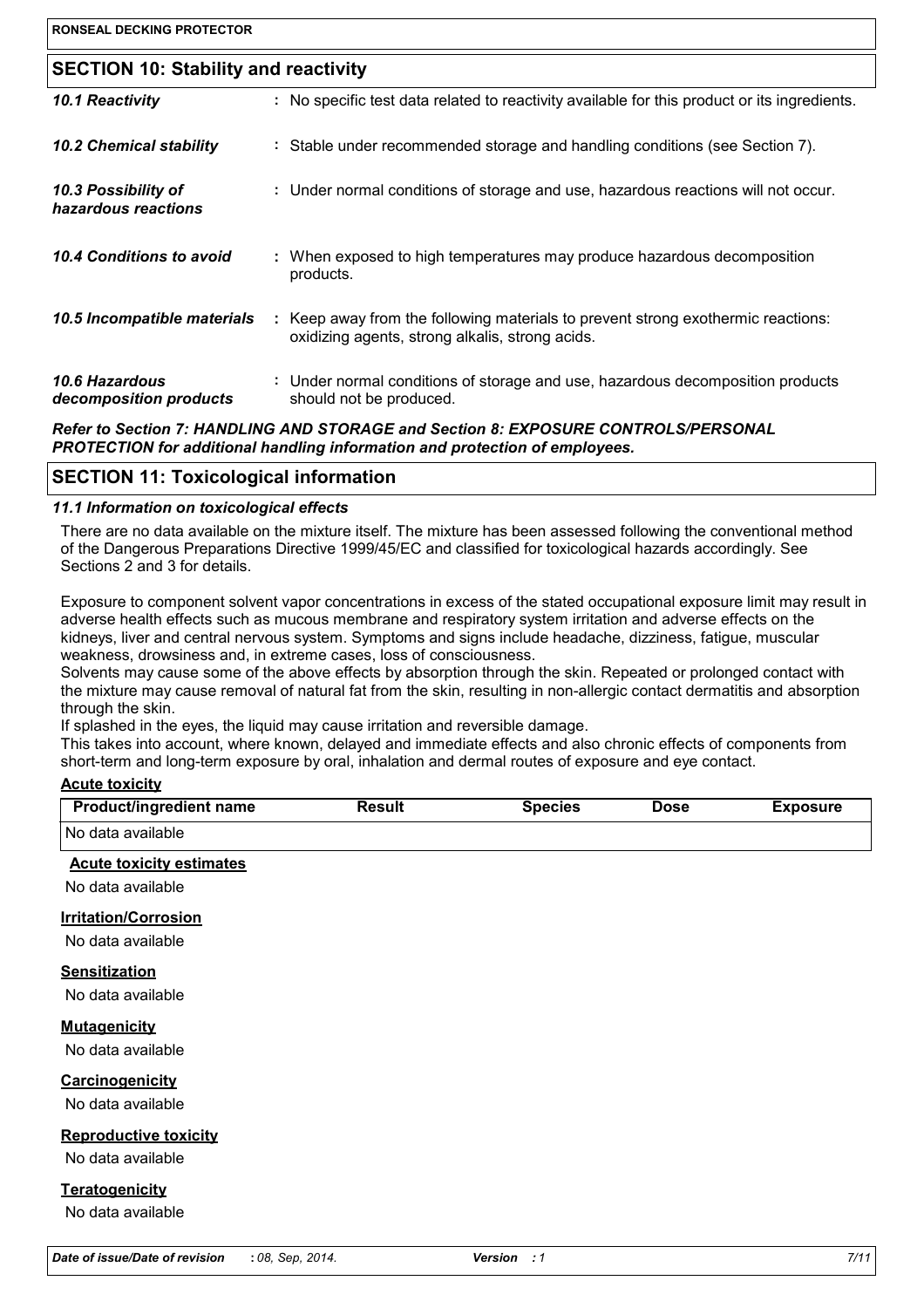# **SECTION 11: Toxicological information**

# **Specific target organ toxicity (single exposure)**

| <b>Product/ingredient name</b>                     | Category | Route of<br>exposure        | <b>Target organs</b> |
|----------------------------------------------------|----------|-----------------------------|----------------------|
| No data available                                  |          |                             |                      |
| Specific target organ toxicity (repeated exposure) |          |                             |                      |
| Product/ingredient name                            | Category | <b>Route of</b><br>exposure | <b>Target organs</b> |
| No data available                                  |          |                             |                      |
| <b>Aspiration hazard</b>                           |          |                             |                      |
| Product/ingredient name                            |          | <b>Result</b>               |                      |
| No data available                                  |          |                             |                      |

#### *Other information* **:** : Not available.

# **SECTION 12: Ecological information**

#### *12.1 Toxicity*

There are no data available on the mixture itself. Do not allow to enter drains or watercourses.

The mixture has been assessed following the conventional method of the Dangerous Preparations Directive 1999/45/EC and is not classified as dangerous for the environment.

#### *12.2 Persistence and degradability*

| <b>Product/ingredient name</b> | Test                     | Result |                   | <b>Dose</b> | l Inoculum       |
|--------------------------------|--------------------------|--------|-------------------|-------------|------------------|
| INo data available             |                          |        |                   |             |                  |
| <b>Product/ingredient name</b> | <b>Aquatic half-life</b> |        | <b>Photolysis</b> |             | Biodegradability |
| No data available              |                          |        |                   |             |                  |

#### *12.3 Bioaccumulative potential*

| <b>Product/ingredient name</b> | $\mathsf{LogP}_\mathsf{ow}$ | <b>BCF</b> | <b>Potential</b> |
|--------------------------------|-----------------------------|------------|------------------|
| No data available              |                             |            |                  |

#### *12.4 Mobility in soil*

| <b>Soil/water partition</b><br>coefficient (Koc) | : Not available. |
|--------------------------------------------------|------------------|
| <b>Mobility</b>                                  | : Not available. |

# *12.5 Results of PBT and vPvB assessment*

| PBT | : Not applicable. |
|-----|-------------------|
|     |                   |

- *vPvB* **:** Not applicable.
- **12.6 Other adverse effects** : No known significant effects or critical hazards. **:** Avoid dispersal of spilled material and runoff and contact with soil, waterways,
	- drains and sewers.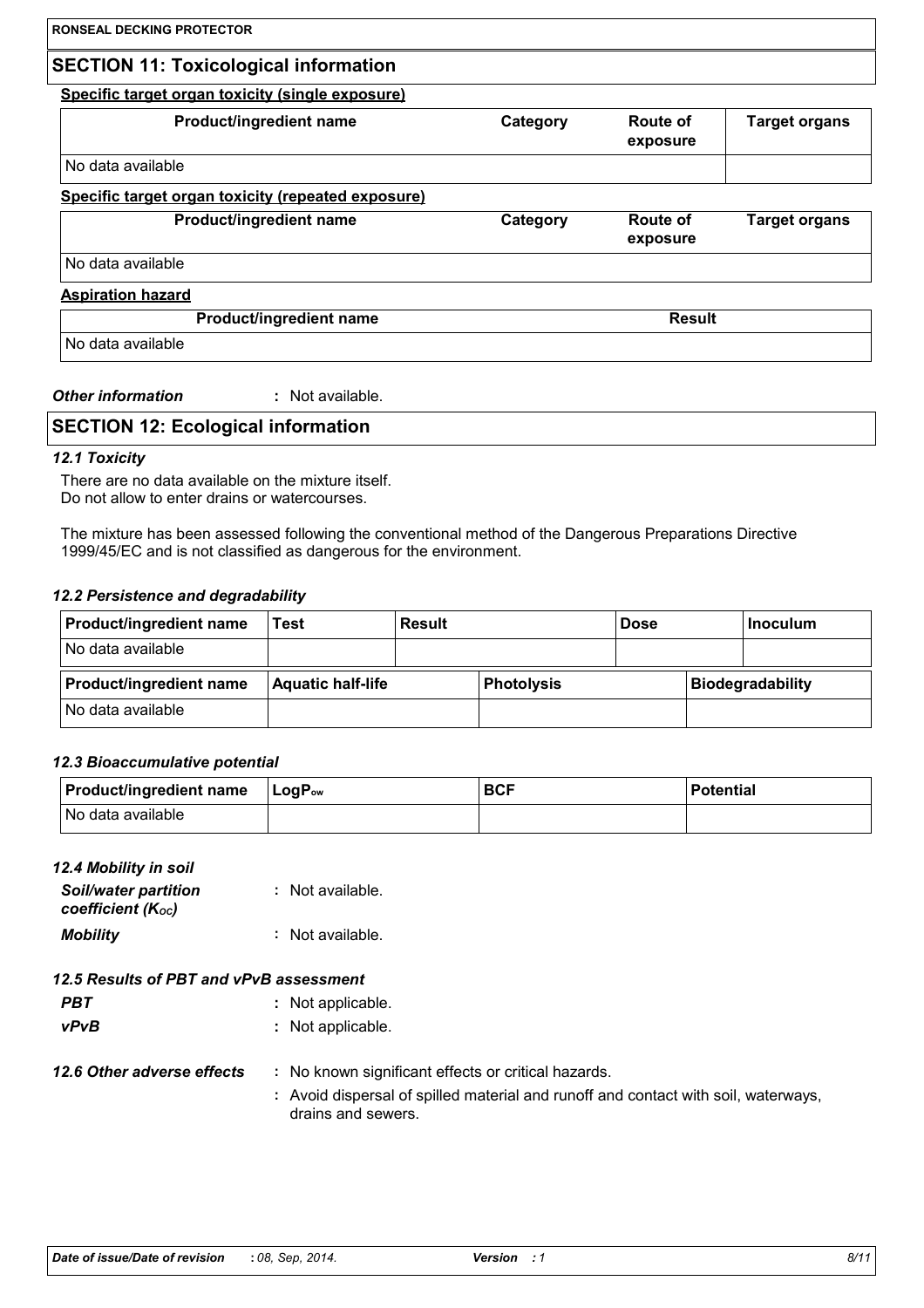# **SECTION 13: Disposal considerations**

The information in this section contains generic advice and guidance. The list of Identified Uses in Section 1 should be consulted for any available use-specific information provided in the Exposure Scenario(s).

#### *13.1 Waste treatment methods*

| <b>Product</b>                                                     |                                                                                                                                                                                                                                                                                                                                                                                                                                                                                                                                                    |
|--------------------------------------------------------------------|----------------------------------------------------------------------------------------------------------------------------------------------------------------------------------------------------------------------------------------------------------------------------------------------------------------------------------------------------------------------------------------------------------------------------------------------------------------------------------------------------------------------------------------------------|
| <b>Methods of disposal</b>                                         | The generation of waste should be avoided or minimized wherever possible.<br>Disposal of this product, solutions and any by-products should at all times comply<br>with the requirements of environmental protection and waste disposal legislation<br>and any regional local authority requirements. Dispose of surplus and non-<br>recyclable products via a licensed waste disposal contractor. Waste should not be<br>disposed of untreated to the sewer unless fully compliant with the requirements of<br>all authorities with jurisdiction. |
| <b>Hazardous waste</b>                                             | : No.                                                                                                                                                                                                                                                                                                                                                                                                                                                                                                                                              |
| European waste<br>catalogue (EWC)                                  | : 080112<br>waste paint and varnish other than those mentioned in 08 01 11                                                                                                                                                                                                                                                                                                                                                                                                                                                                         |
| <b>Disposal considerations</b>                                     | Do not allow to enter drains or watercourses.<br>÷<br>Dispose of according to all federal, state and local applicable regulations.<br>If this product is mixed with other wastes, the original waste product code may no<br>longer apply and the appropriate code should be assigned.<br>For further information, contact your local waste authority.                                                                                                                                                                                              |
| Packaging                                                          |                                                                                                                                                                                                                                                                                                                                                                                                                                                                                                                                                    |
| <b>Methods of disposal</b>                                         | : The generation of waste should be avoided or minimized wherever possible. Waste<br>packaging should be recycled. Incineration or landfill should only be considered<br>when recycling is not feasible.                                                                                                                                                                                                                                                                                                                                           |
| <b>Disposal considerations</b>                                     | Using information provided in this safety data sheet, advice should be obtained from<br>÷<br>the relevant waste authority on the classification of empty containers. Empty<br>containers must be scrapped or reconditioned. Dispose of containers contaminated<br>by the product in accordance with local or national legal provisions.                                                                                                                                                                                                            |
| European waste<br>catalogue (EWC)<br><b>Contaminated packaging</b> | Recycling possible. Ensure packaging is completely empty before recycling.<br>Dispose of uncured residues in the same way as the product itself. Plastic articles<br>15 01 02 - metallic packaging 15 01 04 - mixed packaging 15 01 06.                                                                                                                                                                                                                                                                                                            |
| <b>Special precautions</b>                                         | This material and its container must be disposed of in a safe way. Empty containers<br>÷.<br>or liners may retain some product residues. Avoid dispersal of spilled material and<br>runoff and contact with soil, waterways, drains and sewers.                                                                                                                                                                                                                                                                                                    |

# **SECTION 14: Transport information**

|                                                        | <b>ADR/RID</b> | <b>IMDG</b>              | <b>IATA</b>    |
|--------------------------------------------------------|----------------|--------------------------|----------------|
| 14.1 UN number                                         | Not regulated. | Not regulated.           | Not regulated. |
| 14.2 UN proper<br>shipping name                        | $\blacksquare$ | $\overline{\phantom{0}}$ |                |
| 14.3 Transport<br><b>Hazard Class(es)/</b><br>Label(s) | $\blacksquare$ |                          |                |
| 14.4 Packing<br>group                                  |                | $\blacksquare$           |                |
| 14.5<br><b>Environmental</b><br>hazards                | No.            | No.                      | No.            |
| <b>Additional</b><br>information                       | $\blacksquare$ | $\overline{\phantom{a}}$ |                |

*This mixture is not classified as dangerous according to international transport regulations (ADR/RID, IMDG, ICAO/IATA).*

**Do not carry by air without prior consent of the airline**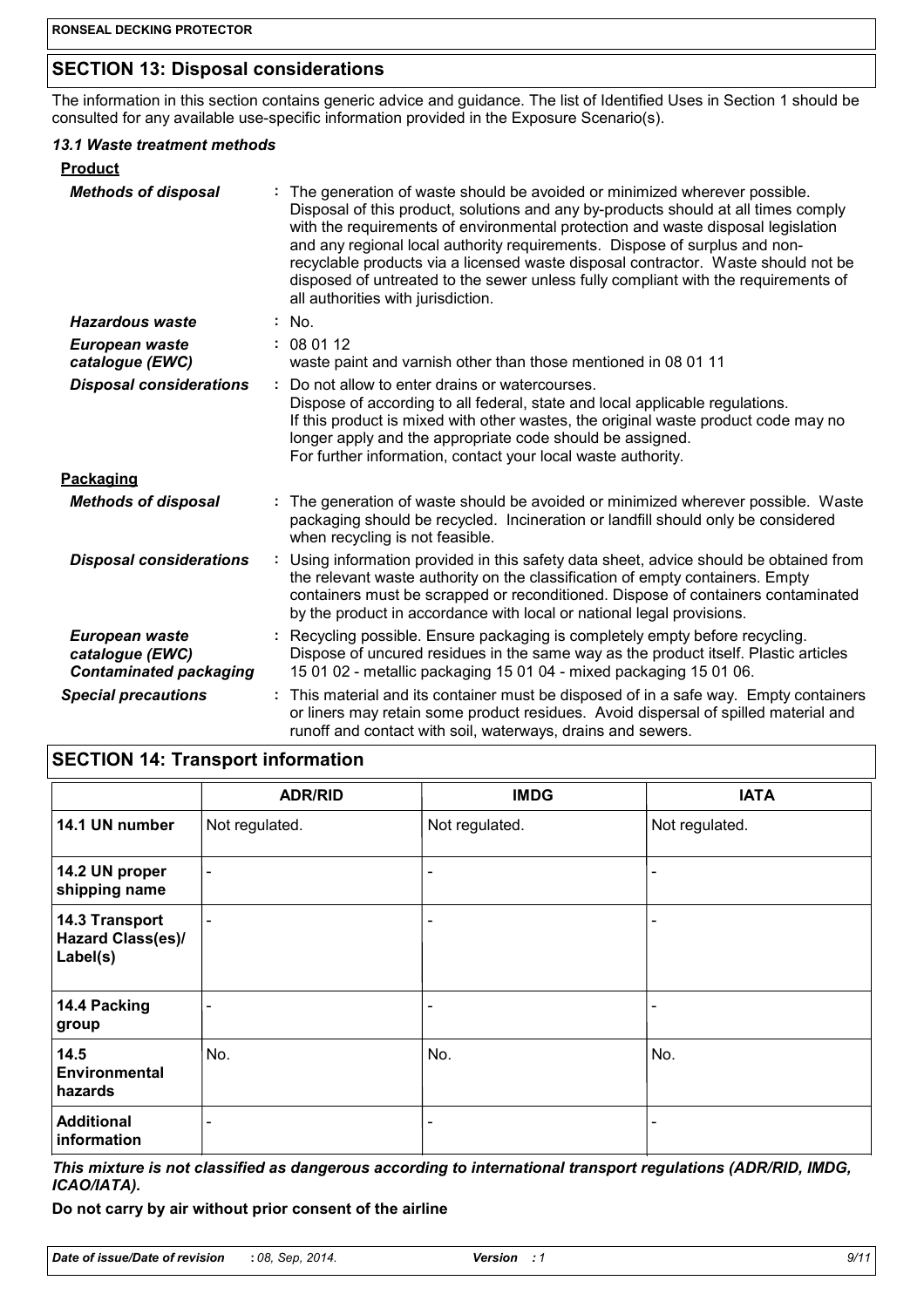# **SECTION 14: Transport information**

|      | 14.6 Special preca |  |
|------|--------------------|--|
| user |                    |  |

14.6 Special precautions for : Transport within user's premises: always transport in closed containers that are upright and secure. Ensure that persons transporting the product know what to do in the event of an accident or spillage.

*14.7 Transport in bulk according to Annex II of MARPOL 73/78 and the IBC Code* **:** Not available.

*Multi-modal shipping descriptions are provided for informational purposes and do not consider container sizes. The presence of a shipping description for a particular mode of transport (sea, air, etc.), does not indicate that the product is packaged suitably for that mode of transport. All packaging must be reviewed for suitability prior to shipment, and compliance with the applicable regulations is the sole responsibility of the person offering the product for transport. People loading and unloading dangerous goods must be trained on all of the risks deriving from the substances and on all actions in case of emergency situations.*

#### **SECTION 15: Regulatory information**

*15.1 Safety, health and environmental regulations/legislation specific for the substance or mixture* **EU Regulation (EC) No. 1907/2006 (REACH)**

#### **Annex XIV - List of substances subject to authorization**

#### **Annex XIV**

None of the components are listed.

#### **Substances of very high concern**

None of the components are listed.

Annex XVII - Restrictions : Not applicable.

*on the manufacture, placing on the market* 

*and use of certain dangerous substances,*

*mixtures and articles*

**Other EU regulations**

| <b>Seveso II Directive</b> |  | This product is not controlled under the Seveso II Directive. |
|----------------------------|--|---------------------------------------------------------------|
|----------------------------|--|---------------------------------------------------------------|

*15.2 Chemical Safety Assessment*

This product contains substances for which Chemical Safety Assessments are still **:** required.

### **SECTION 16: Other information**

| $\mathbb{Z}$                         | Indicates information that has changed from previously issued version.                                                                                                                                                                                                                                                                                                                                                                             |
|--------------------------------------|----------------------------------------------------------------------------------------------------------------------------------------------------------------------------------------------------------------------------------------------------------------------------------------------------------------------------------------------------------------------------------------------------------------------------------------------------|
| <b>Abbreviations and</b><br>acronyms | $:$ ATE = Acute Toxicity Estimate<br>CLP = Classification, Labelling and Packaging Regulation [Regulation (EC) No.<br>1272/2008]<br>DMEL = Derived Minimal Effect Level<br>DNEL = Derived No Effect Level<br>EUH statement = CLP-specific Hazard statement<br>PBT = Persistent, Bioaccumulative and Toxic<br>PNEC = Predicted No Effect Concentration<br><b>RRN = REACH Registration Number</b><br>vPvB = Very Persistent and Very Bioaccumulative |
| <b>Hazard pictograms</b>             |                                                                                                                                                                                                                                                                                                                                                                                                                                                    |
| <b>Signal word</b>                   | : No signal word.                                                                                                                                                                                                                                                                                                                                                                                                                                  |
| <b>Hazard statements</b>             | : No known significant effects or critical hazards.                                                                                                                                                                                                                                                                                                                                                                                                |
|                                      | <u>Procedure used to derive the classification according to Regulation (EC) No. 1272/2008 [CLP/GHS]</u>                                                                                                                                                                                                                                                                                                                                            |